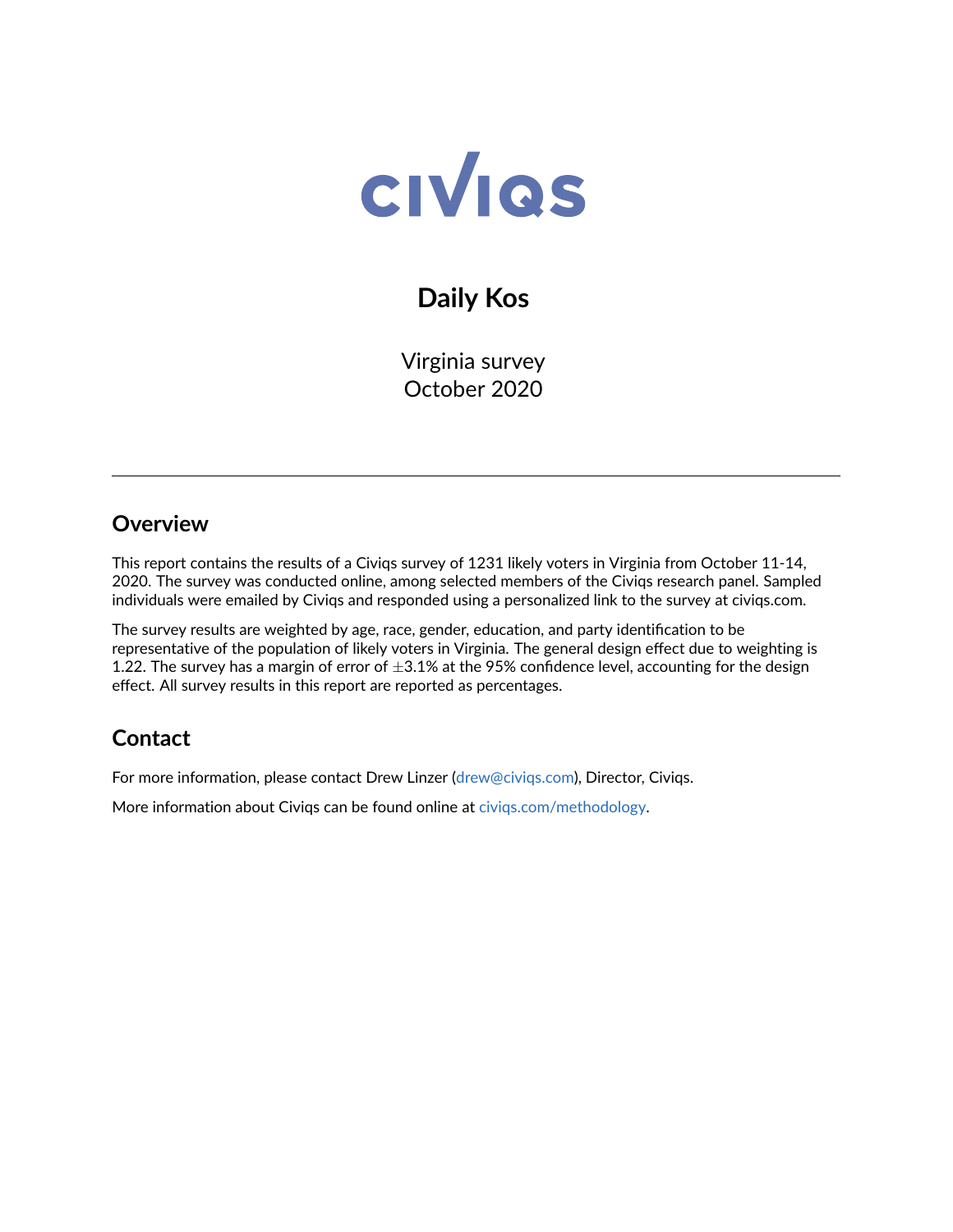#### **Topline Results**

1. If the election for U.S. senator from Virginia were held today, who would you vote for?

Mark Warner, Democrat 54% Daniel Gade, Republican 43% Someone else  $0\%$ Unsure 2%

2. If the election for president of the United States were held today and the choices were Donald Trump and Joe Biden, who would you vote for?

Joe Biden, Democrat 55% Donald Trump, Republican 42% Someone else 3% Unsure 1%

3. If the election were held today, how would you vote on Virginia Question 1, the Redistricting Commission Amendment, which would transfer the power to draw both congressional and state legislative districts from the Virginia General Assembly to a 16-member redistricting commission composed of eight legislators and eight citizens?

Yes 48% No 30% Unsure 22%

4. Do you have a favorable or unfavorable opinion of Mark Warner?

Favorable 51% Unfavorable 43% Unsure 7%

5. Do you have a favorable or unfavorable opinion of Daniel Gade?

Favorable 38% Unfavorable 27% Unsure 34%

6. Do you have a favorable or unfavorable opinion of Joe Biden?

Favorable 50% Unfavorable 48% Unsure  $3%$ 

7. Do you have a favorable or unfavorable opinion of Donald Trump?

Favorable 41% Unfavorable 57% Unsure 2%

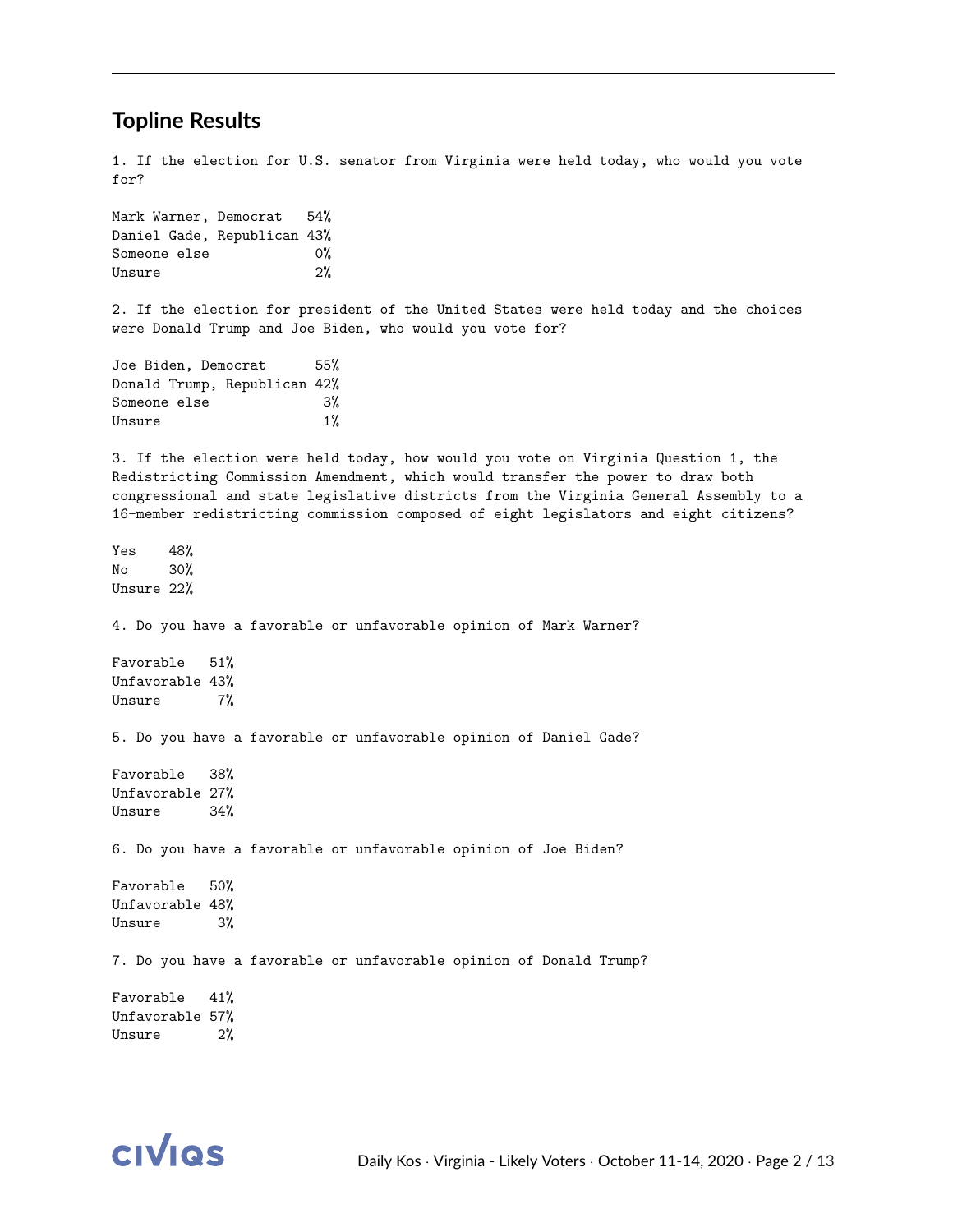8. Do you have a favorable or unfavorable opinion of Ralph Northam? Favorable 44% Unfavorable 47% Unsure 9% 9. Do you have a favorable or unfavorable opinion of Tim Kaine? Favorable 48% Unfavorable 46% Unsure 6%

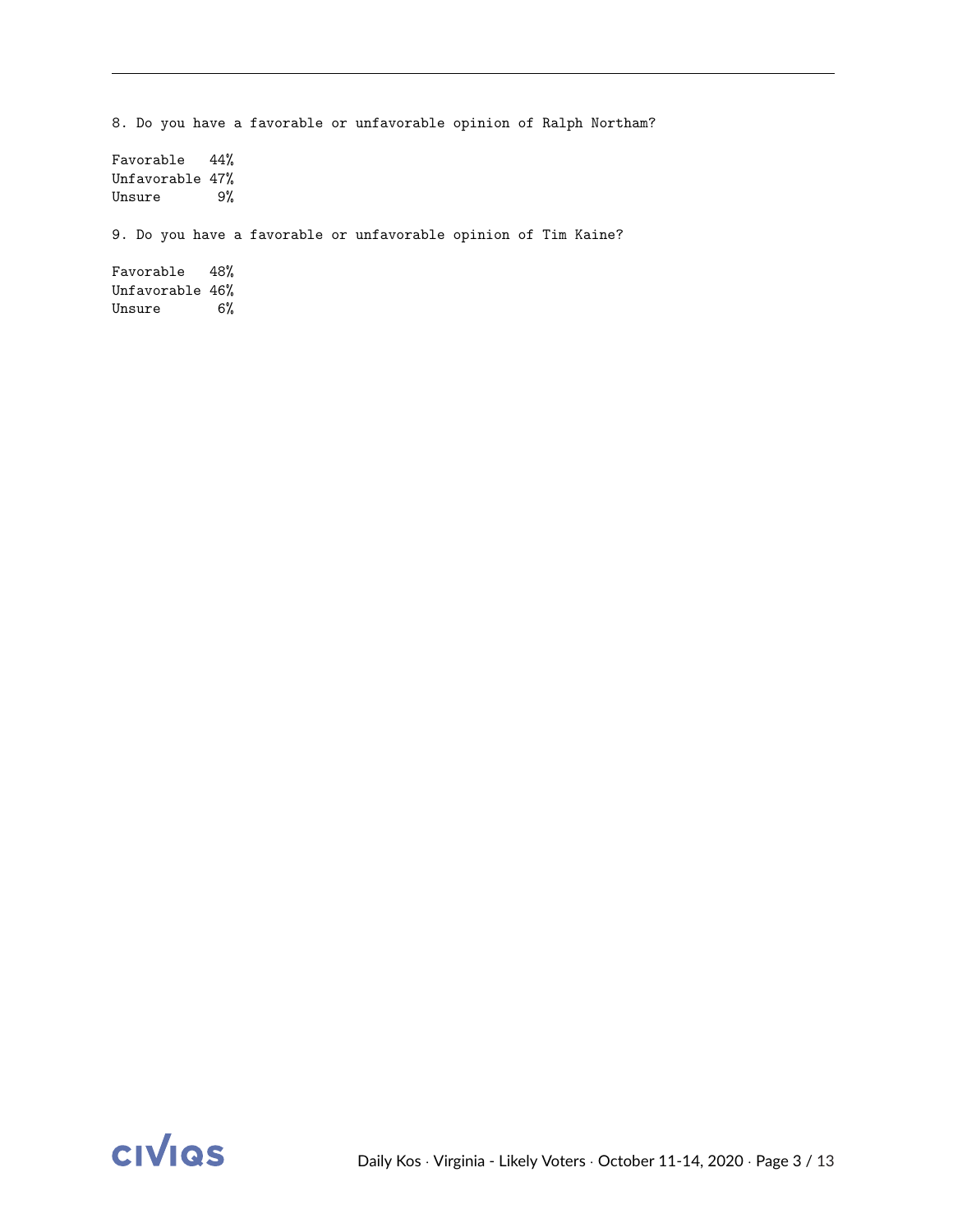## **Crosstabs**

1. If the election for U.S. senator from Virginia were held today, who would you vote for?

|                         | Total | Democrat Republican Independent                          |       |       |         |        |       |       |                              |       |       | Female Male          |       |         |       |
|-------------------------|-------|----------------------------------------------------------|-------|-------|---------|--------|-------|-------|------------------------------|-------|-------|----------------------|-------|---------|-------|
| Mark Warner, Democrat   | 54%   |                                                          | 96%   |       | 5%      |        |       |       | 49%                          |       | 59%   | 49%                  |       |         |       |
| Daniel Gade, Republican | 43%   |                                                          | 3%    |       | 94%     |        |       |       | 46%                          |       | 38%   | 49%                  |       |         |       |
| Someone else            | $0\%$ |                                                          | $0\%$ |       | 0%      |        |       |       | $1\%$                        |       | 0%    | 1%                   |       |         |       |
| Unsure                  | 2%    |                                                          | $1\%$ |       |         | $1\%$  |       |       | 3%                           |       | $2\%$ | $1\%$                |       |         |       |
|                         | Total | White Black Hispanic Other                               |       |       |         |        |       |       | White: Non-College College   |       |       |                      |       |         |       |
| Mark Warner, Democrat   | 54%   | 44%                                                      | 94%   |       |         | 59%    | 64%   |       |                              |       |       | 38%                  |       |         | 54%   |
| Daniel Gade, Republican | 43%   | 54%                                                      |       | $6\%$ |         | $36\%$ | 31%   |       |                              |       |       | 59%                  |       |         | 44%   |
| Someone else            | $0\%$ | 0%                                                       |       | 0%    |         | 0%     |       | $1\%$ |                              |       |       |                      | 0%    |         | $1\%$ |
| Unsure                  | 2%    | 2%                                                       |       | $0\%$ |         | 4%     |       | 4%    |                              |       |       |                      | $2\%$ |         | $1\%$ |
|                         | Total | Non-College College grad Postgrad                        |       |       |         |        |       |       |                              |       |       | Urban Suburban Rural |       |         |       |
| Mark Warner, Democrat   | 54%   |                                                          | 48%   |       |         |        | 59%   |       | 69%                          |       | 65%   |                      | 59%   |         | 39%   |
| Daniel Gade, Republican | 43%   |                                                          | 49%   |       |         |        | 39%   |       | 29%                          |       | 32%   |                      | 39%   |         | 59%   |
| Someone else            | $0\%$ |                                                          |       | $0\%$ |         |        | 0%    |       | 0%                           |       | $0\%$ |                      |       | $1\%$   | 0%    |
| Unsure                  | 2%    |                                                          |       | 2%    |         |        | $1\%$ |       | $1\%$                        |       | $3\%$ |                      |       | $2\%$   | 2%    |
|                         | Total | 18-34 35-49 50-64 65+                                    |       |       |         |        |       |       | White: 18-34 35-49 50-64 65+ |       |       |                      |       |         |       |
| Mark Warner, Democrat   | 54%   | 55%                                                      | 60%   |       | 53% 49% |        |       |       |                              | 53%   | 49%   |                      |       | 35% 36% |       |
| Daniel Gade, Republican | 43%   | 42%                                                      | 38%   |       | 44% 49% |        |       |       |                              | 44%   | 49%   |                      |       | 63% 61% |       |
| Someone else            | $0\%$ | 0%                                                       |       | 0%    | $1\%$   | 0%     |       |       |                              | 0%    |       | $1\%$                | 0%    | 0%      |       |
| Unsure                  | 2%    | $2\%$                                                    |       | 2%    | 2%      | 2%     |       |       |                              | $2\%$ |       | 2%                   | $1\%$ | 2%      |       |
|                         | Total | Biden fav only Trump fav only Both fav/unsure Both unfav |       |       |         |        |       |       |                              |       |       |                      |       |         |       |
| Mark Warner, Democrat   | 54%   |                                                          |       | 98%   |         |        |       | $1\%$ |                              |       |       | 36%                  |       |         | 63%   |
| Daniel Gade, Republican | 43%   |                                                          |       | $1\%$ |         |        |       | 97%   |                              |       |       | 55%                  |       |         | 27%   |
| Someone else            | $0\%$ |                                                          |       | 0%    |         |        |       | 0%    |                              |       |       | 0%                   |       |         | 5%    |
| Unsure                  | $2\%$ |                                                          |       | $1\%$ |         |        |       | $2\%$ |                              |       |       | 9%                   |       |         | 5%    |

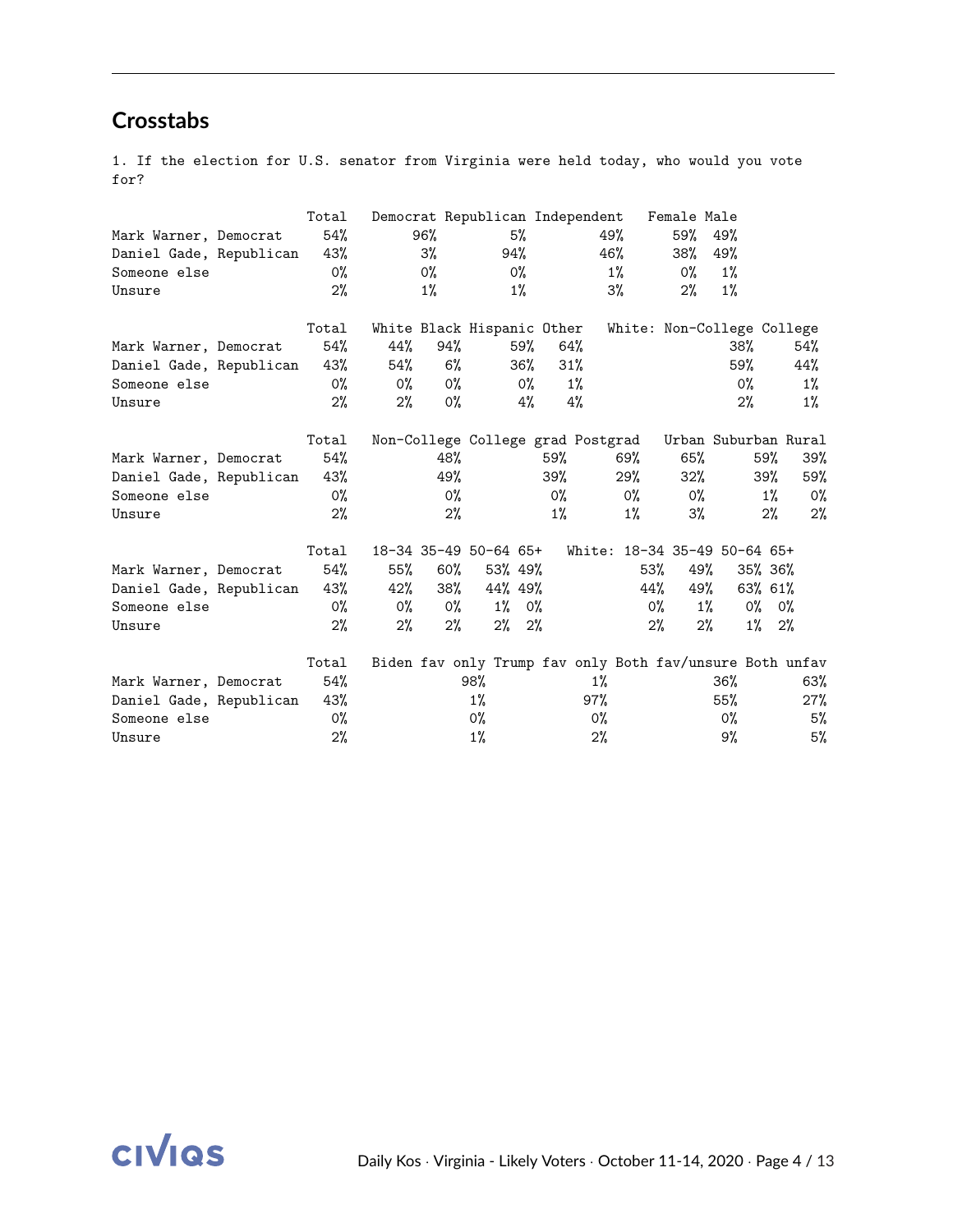2. If the election for president of the United States were held today and the choices were Donald Trump and Joe Biden, who would you vote for?

|                          | Total |        | Democrat Republican Independent   |         |        |        |       |        | Female Male |                                                          |         |       |
|--------------------------|-------|--------|-----------------------------------|---------|--------|--------|-------|--------|-------------|----------------------------------------------------------|---------|-------|
| Joe Biden, Democrat      | 55%   |        | 96%                               |         | $6\%$  |        |       | 48%    | 59%         | $50\%$                                                   |         |       |
| Donald Trump, Republican | 42%   |        | 3%                                |         | 91%    |        | 45%   |        | 38%         | 47%                                                      |         |       |
| Someone else             | 3%    |        | $1\%$                             |         | $2\%$  |        |       | 6%     | $2\%$       | 3%                                                       |         |       |
| Unsure                   | $1\%$ |        | $0\%$                             |         | 1%     |        |       | $1\%$  | 0%          | $1\%$                                                    |         |       |
|                          | Total |        | White Black Hispanic Other        |         |        |        |       |        |             | White: Non-College College                               |         |       |
| Joe Biden, Democrat      | 55%   | 44%    | 92%                               |         | 59%    | 65%    |       |        |             | 39%                                                      |         | 54%   |
| Donald Trump, Republican | 42%   | $52\%$ | 6%                                |         | $36\%$ | 34%    |       |        |             | 58%                                                      |         | 41%   |
| Someone else             | $3\%$ | 3%     | $1\%$                             |         | $3\%$  |        | 1%    |        |             | 2%                                                       |         | 4%    |
| Unsure                   | $1\%$ | $1\%$  | $0\%$                             |         | 2%     |        | $0\%$ |        |             | $0\%$                                                    |         | $1\%$ |
|                          | Total |        | Non-College College grad Postgrad |         |        |        |       |        |             | Urban Suburban Rural                                     |         |       |
| Joe Biden, Democrat      | 55%   |        | 49%                               |         |        | 58%    |       | 71%    | $67\%$      |                                                          | 59%     | 39%   |
| Donald Trump, Republican | 42%   |        | 48%                               |         |        | $37\%$ |       | $27\%$ | 29%         |                                                          | 38%     | 58%   |
| Someone else             | 3%    |        | 2%                                |         |        | 4%     |       | $2\%$  | $4\%$       |                                                          | 3%      | 3%    |
| Unsure                   | $1\%$ |        | $1\%$                             |         |        | $1\%$  |       | $1\%$  | $1\%$       |                                                          | $1\%$   | $1\%$ |
|                          | Total |        | 18-34 35-49 50-64 65+             |         |        |        |       |        |             | White: 18-34 35-49 50-64 65+                             |         |       |
| Joe Biden, Democrat      | 55%   | 55%    | 60%                               | 53% 50% |        |        |       | 54%    | 49%         |                                                          | 36% 37% |       |
| Donald Trump, Republican | 42%   | 38%    | 38%                               | 45% 48% |        |        |       | 38%    |             | 49%                                                      | 63% 61% |       |
| Someone else             | $3\%$ | 6%     | $2\%$                             | $2\%$   | $1\%$  |        |       | 7%     |             | $1\%$                                                    | $2\%$   | $1\%$ |
| Unsure                   | $1\%$ | $1\%$  | $1\%$                             | 0%      | $1\%$  |        |       | $1\%$  |             | $1\%$                                                    | 0%      | $1\%$ |
|                          | Total |        |                                   |         |        |        |       |        |             | Biden fav only Trump fav only Both fav/unsure Both unfav |         |       |
| Joe Biden, Democrat      | 55%   |        |                                   | 100%    |        |        | $1\%$ |        |             | 36%                                                      |         | 54%   |
| Donald Trump, Republican | 42%   |        |                                   | 0%      |        |        | 99%   |        |             | 32%                                                      |         | 11%   |
| Someone else             | 3%    |        |                                   | 0%      |        |        | $1\%$ |        |             | 5%                                                       |         | 34%   |
| Unsure                   | $1\%$ |        |                                   | 0%      |        |        | 0%    |        |             | 27%                                                      |         | 2%    |

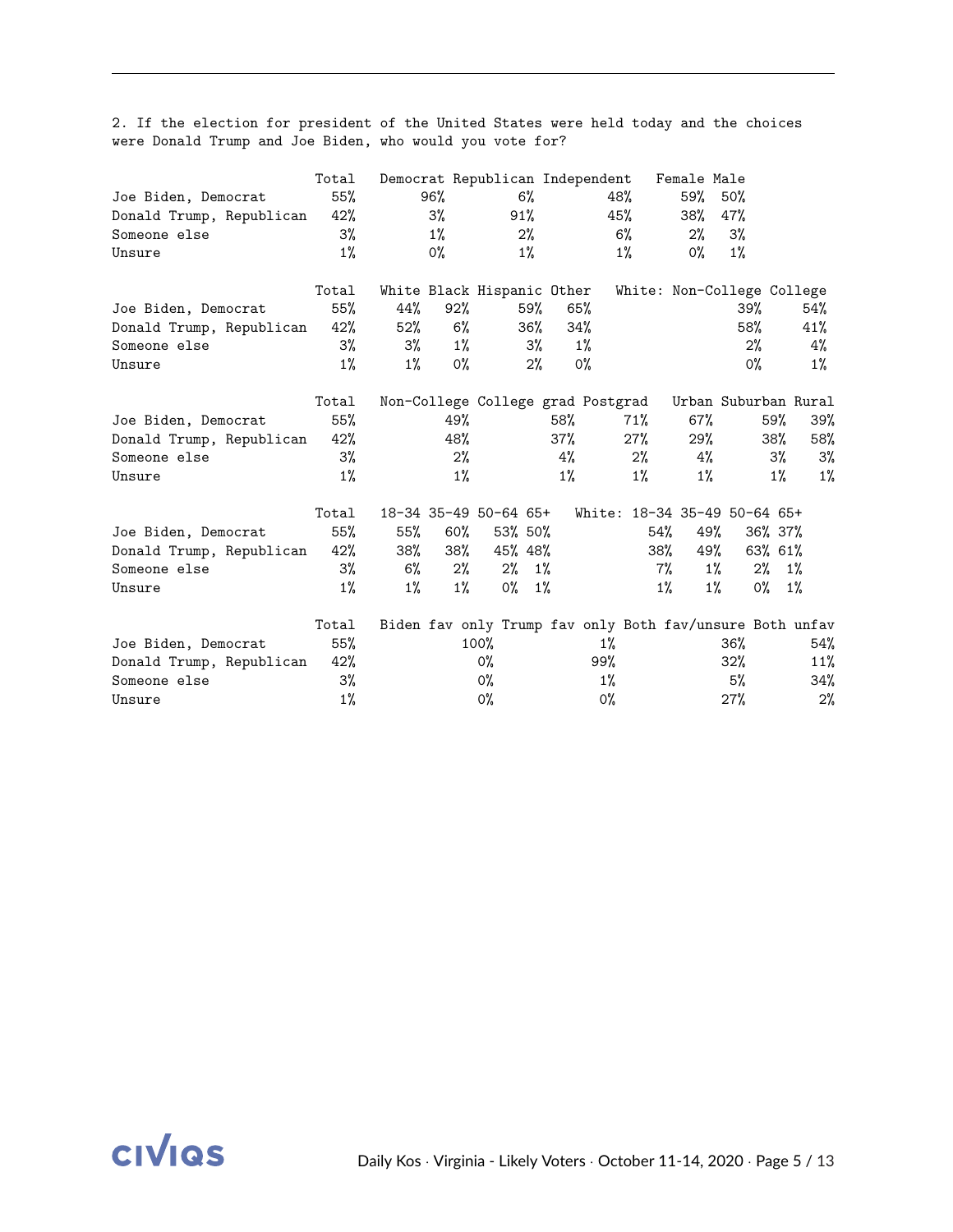3. If the election were held today, how would you vote on Virginia Question 1, the Redistricting Commission Amendment, which would transfer the power to draw both congressional and state legislative districts from the Virginia General Assembly to a 16-member redistricting commission composed of eight legislators and eight citizens?

|        | Total  | Democrat Republican Independent Female Male              |        |                             |     |            |        |         |                 |        |     |         |        |
|--------|--------|----------------------------------------------------------|--------|-----------------------------|-----|------------|--------|---------|-----------------|--------|-----|---------|--------|
| Yes    | 48%    | 54%                                                      |        |                             | 43% |            |        | 45%     | 47%             | 48%    |     |         |        |
| No     | 30%    |                                                          | $27\%$ |                             | 34% |            |        | 29%     | 29%             | $31\%$ |     |         |        |
| Unsure | $22\%$ | 19%                                                      |        |                             | 23% |            |        | 26%     | 24%             | 20%    |     |         |        |
|        | Total  | White Black Hispanic Other White: Non-College College    |        |                             |     |            |        |         |                 |        |     |         |        |
| Yes    | 48%    | 47%                                                      | 57%    |                             | 38% |            | 38%    |         |                 |        | 47% |         | 48%    |
| No     | 30%    | $31\%$ 23%                                               |        |                             |     | $27\%$ 37% |        |         |                 |        | 29% |         | 36%    |
| Unsure | 22%    | 22% 20%                                                  |        |                             | 35% |            | 24%    |         |                 |        | 25% |         | 16%    |
|        | Total  | Non-College College grad Postgrad Urban Suburban Rural   |        |                             |     |            |        |         |                 |        |     |         |        |
| Yes    | 48%    |                                                          | 49%    |                             |     |            |        | 49% 44% |                 | 45%    |     | 50%     | 44%    |
| No     | 30%    |                                                          | $27\%$ |                             |     |            |        | 33% 36% |                 | $37\%$ |     | 27%     | $30\%$ |
| Unsure | 22%    |                                                          | 25%    |                             |     |            | 18%    | $20\%$  |                 | 18%    |     | 23%     | 25%    |
|        | Total  | 18-34 35-49 50-64 65+ White: 18-34 35-49 50-64 65+       |        |                             |     |            |        |         |                 |        |     |         |        |
| Yes    | 48%    |                                                          |        | 42% 47% 48% 55%             |     |            |        |         | 43%             | 44%    |     | 48% 53% |        |
| No     | 30%    |                                                          |        | 36% 26% 29% 28%             |     |            |        |         | 37% 26% 30% 30% |        |     |         |        |
| Unsure | 22%    |                                                          |        | $23\%$ $27\%$ $24\%$ $16\%$ |     |            |        |         | $20\%$          | 30%    |     | 22% 17% |        |
|        | Total  | Biden fav only Trump fav only Both fav/unsure Both unfav |        |                             |     |            |        |         |                 |        |     |         |        |
| Yes    | 48%    |                                                          |        | 56%                         |     |            | 37%    |         |                 | 63%    |     |         | 52%    |
| No     | $30\%$ |                                                          |        | 25%                         |     |            | 37%    |         |                 | 5%     |     |         | 39%    |
| Unsure | 22%    |                                                          |        | 19%                         |     |            | $27\%$ |         |                 | $31\%$ |     |         | $10\%$ |

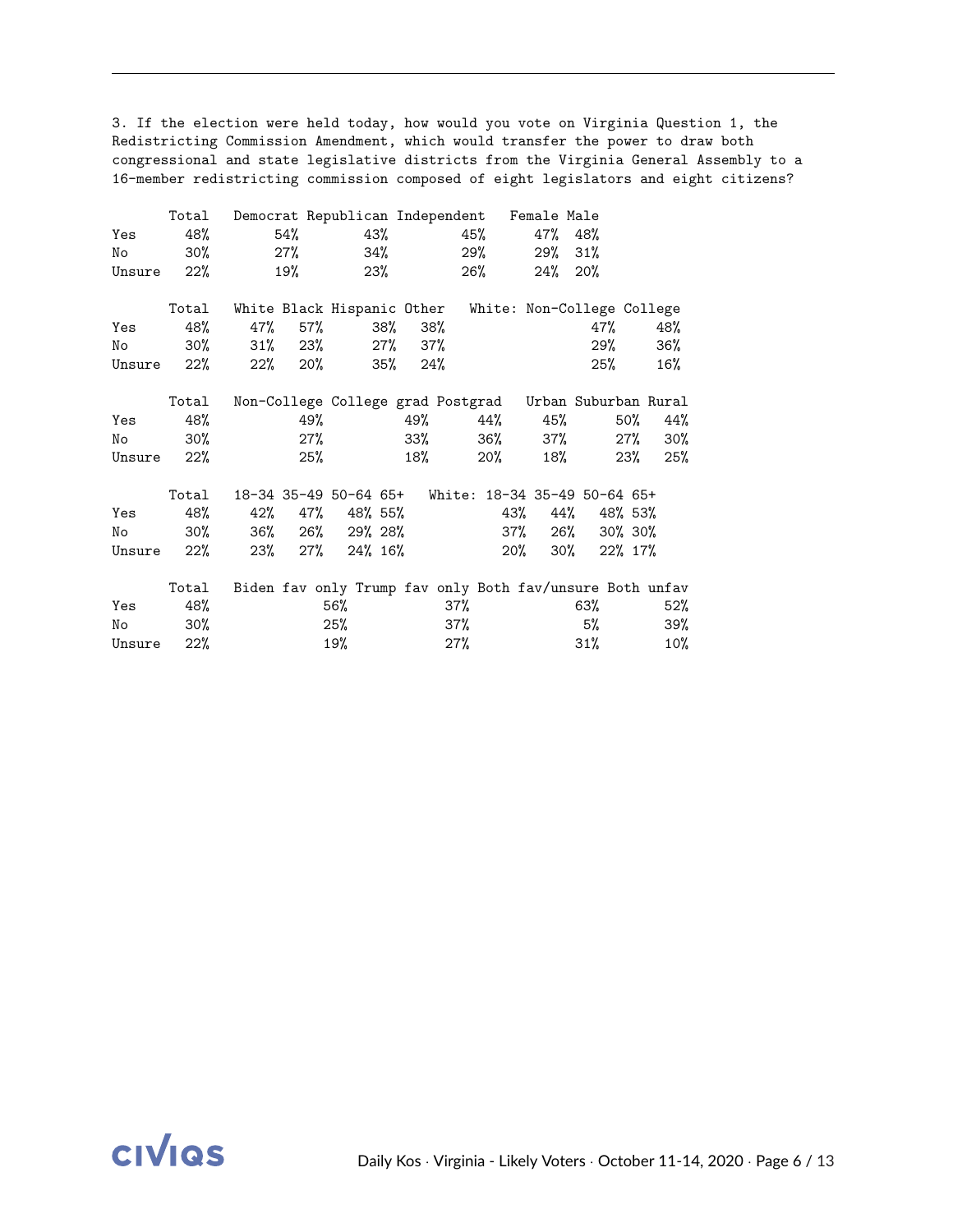|                 | Total  |       |           | Democrat Republican Independent Female Male              |            |        |         |            |     |          |     |
|-----------------|--------|-------|-----------|----------------------------------------------------------|------------|--------|---------|------------|-----|----------|-----|
| Favorable       | 51%    |       | 93%       | 7%                                                       |            |        | 41%     | 57%        | 44% |          |     |
| Unfavorable 43% |        |       | $5\%$     |                                                          | 85%        |        | 49%     | $36\%$ 50% |     |          |     |
| Unsure          | $7\%$  |       | $2\%$     | 8%                                                       |            | $11\%$ |         | 7%         | 7%  |          |     |
|                 | Total  |       |           | White Black Hispanic Other White: Non-College College    |            |        |         |            |     |          |     |
| Favorable       | 51%    | 40%   | 89%       |                                                          | 57%<br>59% |        |         |            | 35% |          | 50% |
| Unfavorable 43% |        |       | 53% 6%    |                                                          | 26% 34%    |        |         |            | 59% |          | 42% |
| Unsure          | $7\%$  | $6\%$ | $5\%$     |                                                          | $14\%$ 9%  |        |         |            | 6%  |          | 8%  |
|                 | Total  |       |           | Non-College College grad Postgrad Urban Suburban Rural   |            |        |         |            |     |          |     |
| Favorable       | 51%    |       | 45%       |                                                          |            | 56%    | 64%     |            | 64% | 54%      | 38% |
| Unfavorable 43% |        |       | 49%       |                                                          |            | 35%    | 28% 29% |            |     | 39%      | 56% |
| Unsure          | 7%     |       | 5%        |                                                          | 9%         |        | 8%      | 7%         |     | 7%       | 6%  |
|                 | Total  |       |           | 18-34 35-49 50-64 65+ White: 18-34 35-49 50-64 65+       |            |        |         |            |     |          |     |
| Favorable       | $51\%$ | 44%   | 57%       | 53% 48%                                                  |            |        | 42%     |            | 46% | 36% 36%  |     |
| Unfavorable 43% |        |       | 46% 36%   | 42% 47%                                                  |            |        | 50%     |            | 46% | 59% 59%  |     |
| Unsure          | 7%     |       | $10\%$ 7% | $4\%$ 5%                                                 |            |        | 8%      |            | 8%  | $4\%$ 5% |     |
|                 | Total  |       |           | Biden fav only Trump fav only Both fav/unsure Both unfav |            |        |         |            |     |          |     |
| Favorable       | 51%    |       |           | 94%                                                      |            | 3%     |         |            | 25% |          | 22% |
| Unfavorable     | 43%    |       |           | $2\%$                                                    |            | 89%    |         |            | 29% |          | 63% |
| Unsure          | 7%     |       |           | 4%                                                       |            | 8%     |         |            | 46% |          | 15% |

4. Do you have a favorable or unfavorable opinion of Mark Warner?

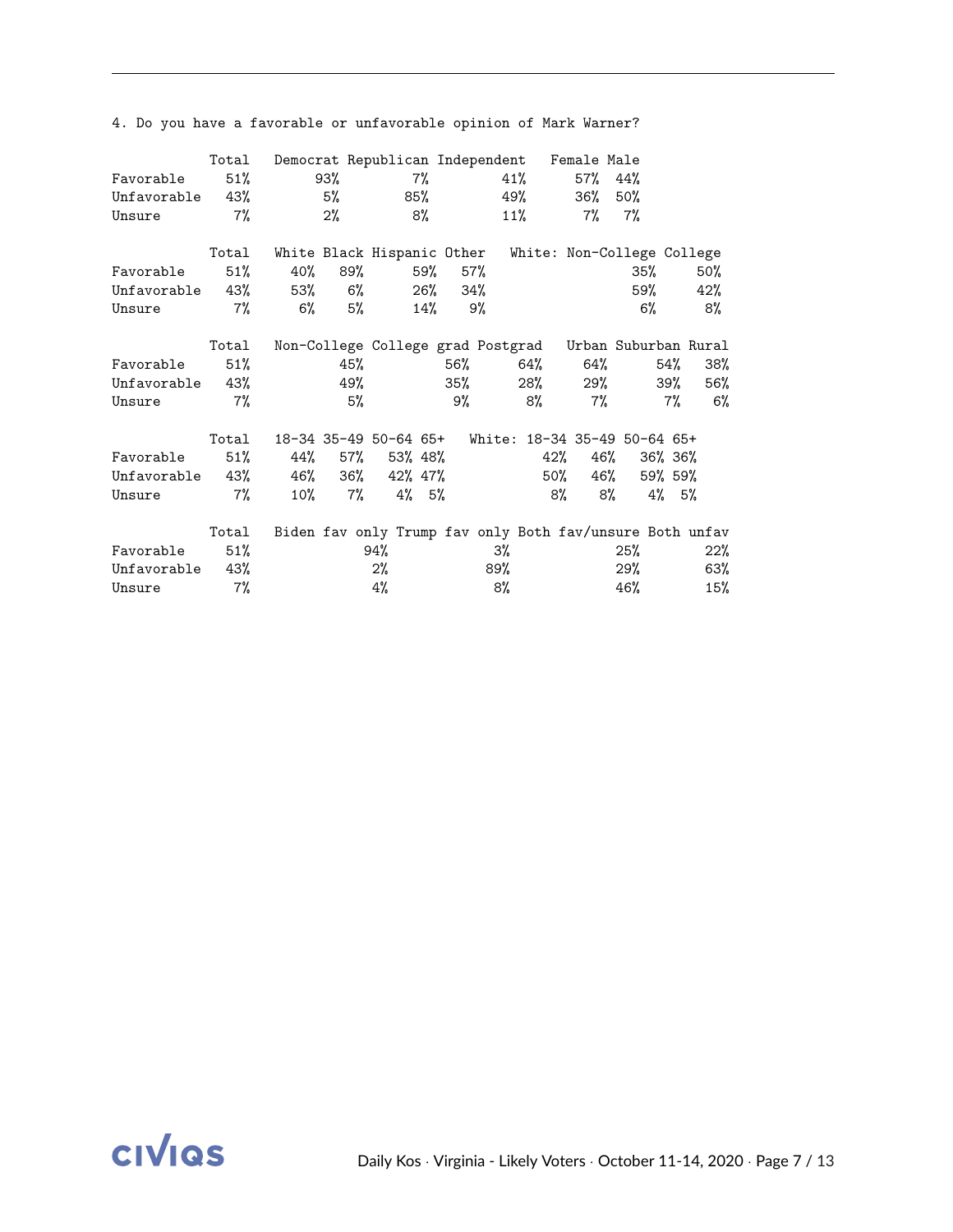|             | Total |         |        |                      |         | Democrat Republican Independent Female Male              |               |        |         |     |
|-------------|-------|---------|--------|----------------------|---------|----------------------------------------------------------|---------------|--------|---------|-----|
| Favorable   | 38%   | 5%      |        | 86%                  |         | 35%                                                      | 35%           | 42%    |         |     |
| Unfavorable | 27%   | 48%     |        | $3\%$                |         | $25\%$                                                   | 28% 26%       |        |         |     |
| Unsure      | 34%   | 47%     |        | 11%                  |         | 40%                                                      | $37\%$ $32\%$ |        |         |     |
|             | Total |         |        |                      |         | White Black Hispanic Other White: Non-College College    |               |        |         |     |
| Favorable   | 38%   | 47%     | $7\%$  | 35%                  | 25%     |                                                          |               | $51\%$ |         | 39% |
| Unfavorable | 27%   | 24% 42% |        |                      | 17% 29% |                                                          |               | 21%    |         | 31% |
| Unsure      | 34%   | 28% 51% |        | 47%                  | 46%     |                                                          |               | 28%    |         | 29% |
|             | Total |         |        |                      |         | Non-College College grad Postgrad Urban Suburban Rural   |               |        |         |     |
| Favorable   | 38%   |         | 44%    |                      | 34%     | 24%                                                      |               | 27%    | 35%     | 49% |
| Unfavorable | 27%   |         | 24%    |                      | $30\%$  | $34\%$ 27%                                               |               |        | 29%     | 24% |
| Unsure      | 34%   |         | $32\%$ |                      | 36%     | 42%                                                      | 46%           |        | 36%     | 27% |
|             | Total |         |        |                      |         | 18-34 35-49 50-64 65+ White: 18-34 35-49 50-64 65+       |               |        |         |     |
| Favorable   | 38%   | 36%     |        | $30\%$ $41\%$ $46\%$ |         |                                                          | 37%           | 40%    | 56% 57% |     |
| Unfavorable | 27%   |         |        | 29% 31% 25% 24%      |         |                                                          | 32%           | 29%    | 18% 18% |     |
| Unsure      | 34%   | 35%     |        | $39\%$ $34\%$ $30\%$ |         |                                                          | 30%           | 32%    | 26% 25% |     |
|             | Total |         |        |                      |         | Biden fav only Trump fav only Both fav/unsure Both unfav |               |        |         |     |
| Favorable   | 38%   |         |        | $2\%$                |         | 85%                                                      |               | 43%    |         | 19% |
| Unfavorable | 27%   |         |        | 47%                  |         | $1\%$                                                    |               | 15%    |         | 46% |
| Unsure      | 34%   |         | 51%    |                      |         | 13%                                                      |               | 42%    |         | 35% |

5. Do you have a favorable or unfavorable opinion of Daniel Gade?

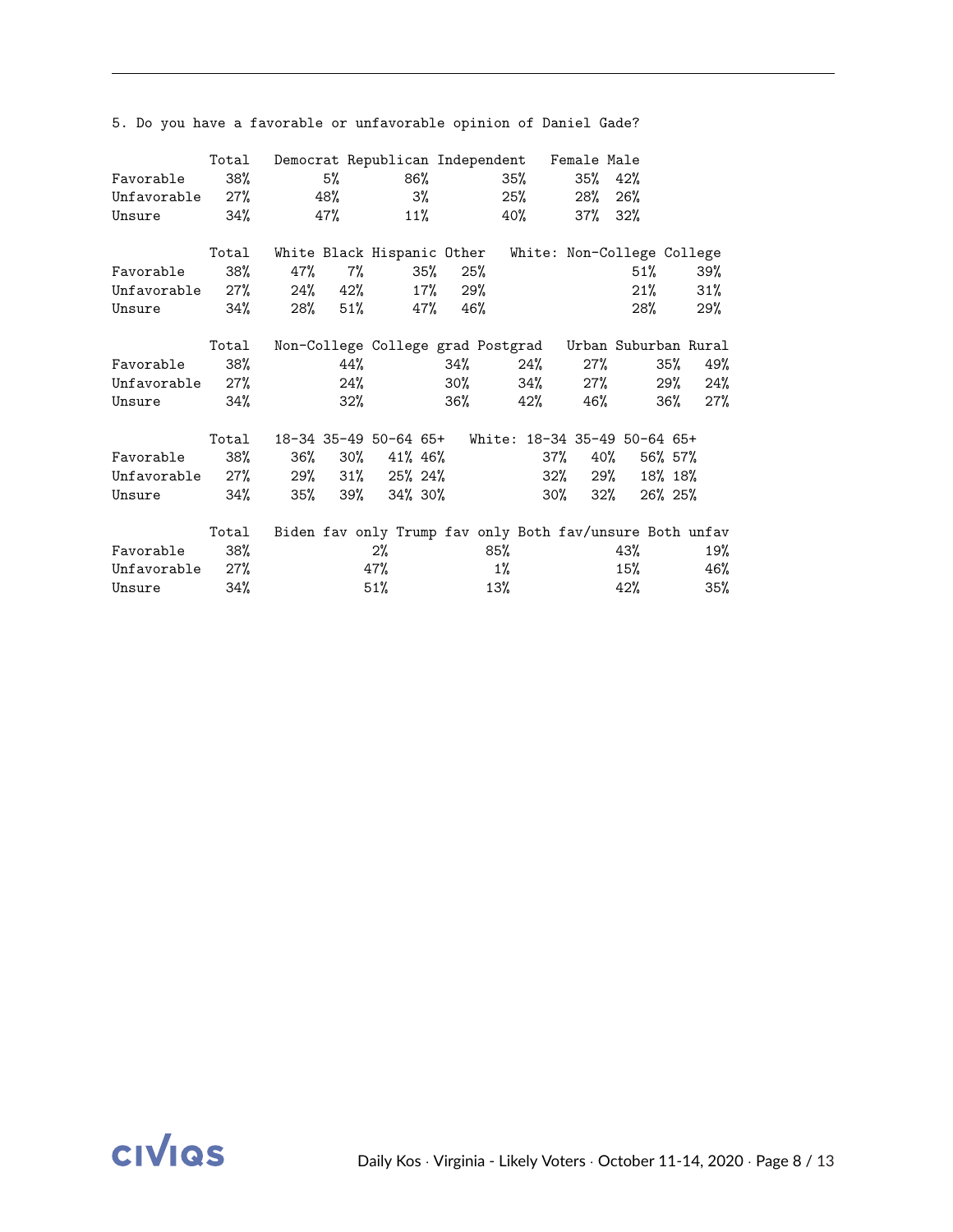|                 | Total  |                         |        | Democrat Republican Independent Female Male              |       |      |                            |       |     |             |      |       |
|-----------------|--------|-------------------------|--------|----------------------------------------------------------|-------|------|----------------------------|-------|-----|-------------|------|-------|
| Favorable       | 50%    |                         | $92\%$ | 6%                                                       |       |      | 39%                        | 56%   | 43% |             |      |       |
| Unfavorable 48% |        |                         | 6% a   |                                                          | 93%   |      | 56%                        | 42%   | 54% |             |      |       |
| Unsure          | 3%     |                         | $1\%$  | $1\%$                                                    |       |      | 5%                         | $2\%$ | 4%  |             |      |       |
|                 | Total  |                         |        | White Black Hispanic Other                               |       |      | White: Non-College College |       |     |             |      |       |
| Favorable       | $50\%$ | 39%                     | $90\%$ |                                                          | 55%   | 51%  |                            |       | 34% |             | 51%  |       |
| Unfavorable 48% |        |                         |        | 58% 9% 39% 45%                                           |       |      |                            |       | 64% |             | 47%  |       |
| Unsure          | 3%     | $3\%$ $1\%$ $5\%$ $4\%$ |        |                                                          |       |      |                            |       | 3%  |             | 3%   |       |
|                 | Total  |                         |        | Non-College College grad Postgrad Urban Suburban Rural   |       |      |                            |       |     |             |      |       |
| Favorable       | 50%    |                         | 43%    |                                                          |       | 56%  | 66%                        |       | 61% | 54%         |      | 36%   |
| Unfavorable 48% |        |                         | 54%    |                                                          |       |      | $42\%$ $32\%$ $36\%$       |       |     | 44%         |      | 62%   |
| Unsure          | 3%     |                         | 3%     |                                                          | $2\%$ |      | $2\%$                      | 3%    |     | 3%          |      | 2%    |
|                 | Total  |                         |        | 18-34 35-49 50-64 65+ White: 18-34 35-49 50-64 65+       |       |      |                            |       |     |             |      |       |
| Favorable       | 50%    |                         |        | 42% 56% 51% 50%                                          |       |      | 40%                        |       | 46% | 34% 37%     |      |       |
| Unfavorable 48% |        |                         |        | 54% 41% 47% 49%                                          |       |      | 54%                        |       | 52% | 65% 62%     |      |       |
| Unsure          | 3%     | 4%                      | $2\%$  | $3\%$ 1%                                                 |       |      |                            | 5%    | 2%  | $1\%$ $1\%$ |      |       |
|                 | Total  |                         |        | Biden fav only Trump fav only Both fav/unsure Both unfav |       |      |                            |       |     |             |      |       |
| Favorable       | 50%    |                         |        | 100%                                                     |       | 0%   |                            |       | 39% |             |      | $0\%$ |
| Unfavorable     | 48%    |                         |        | 0%                                                       |       | 100% |                            |       | 0%  |             | 100% |       |
| Unsure          | 3%     |                         |        | 0%                                                       |       | 0%   |                            |       | 61% |             |      | 0%    |

6. Do you have a favorable or unfavorable opinion of Joe Biden?

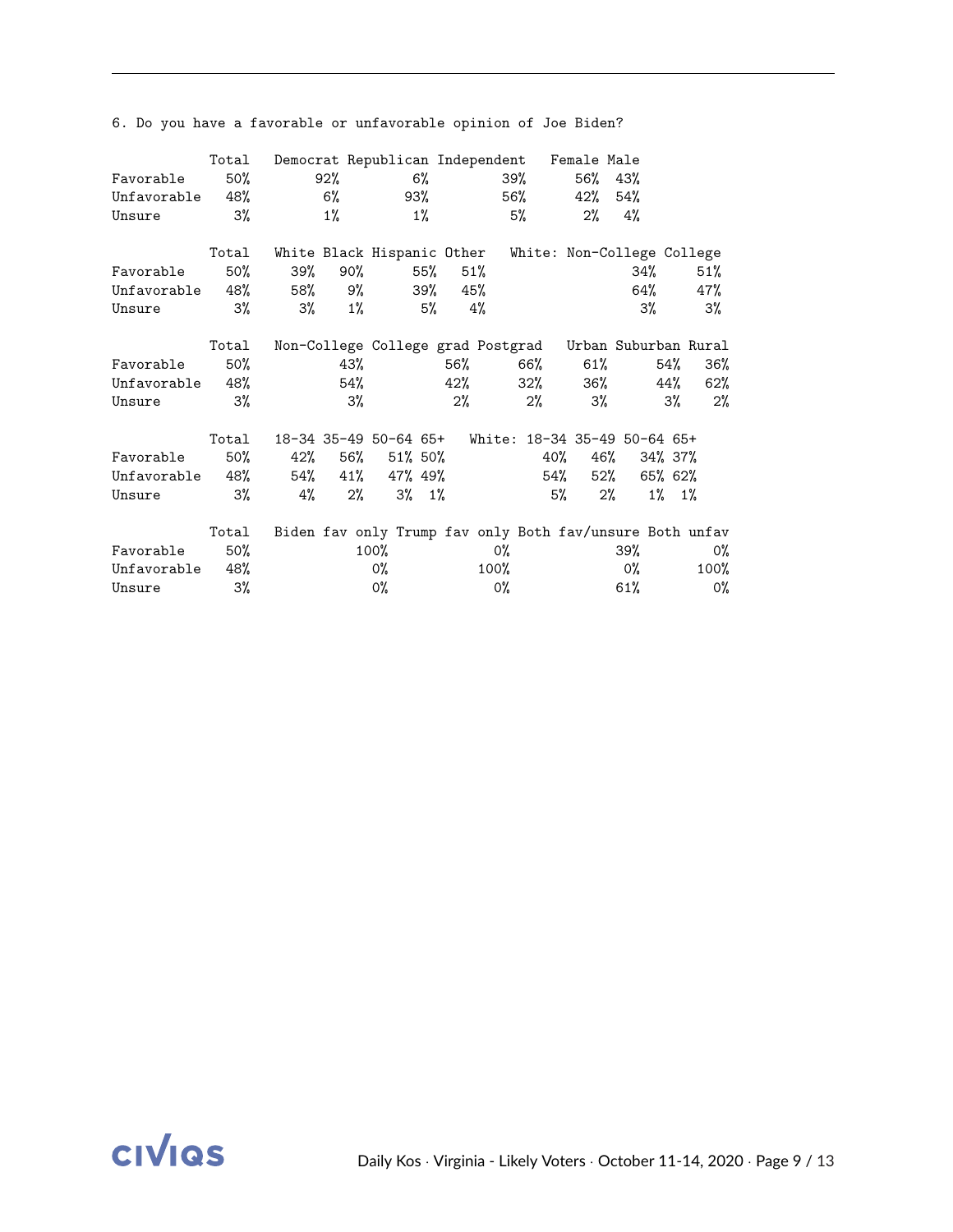|             | Total | Democrat Republican Independent Female Male              |                |           |         |       |             |       |        |          |       |
|-------------|-------|----------------------------------------------------------|----------------|-----------|---------|-------|-------------|-------|--------|----------|-------|
| Favorable   | 41%   | 3%                                                       |                | 89%       |         |       | 42%         | 37%   | 45%    |          |       |
| Unfavorable | 57%   |                                                          | 97%            |           | $7\%$   |       | 54%         | 61%   | 52%    |          |       |
| Unsure      | $2\%$ | 0%                                                       |                | $3\%$     |         |       | 4%          | $2\%$ | 3%     |          |       |
|             | Total | White Black Hispanic Other White: Non-College College    |                |           |         |       |             |       |        |          |       |
| Favorable   | 41%   | 51%                                                      | 8%             |           | 29%     | 30%   |             |       | 56%    |          | 40%   |
| Unfavorable |       | 57% 47% 92% 61% 66%                                      |                |           |         |       |             |       | 42%    |          | 57%   |
| Unsure      | $2\%$ | 2%                                                       | O <sub>0</sub> |           | $10\%$  | 4%    |             |       | 2%     |          | 3%    |
|             | Total | Non-College College grad Postgrad Urban Suburban Rural   |                |           |         |       |             |       |        |          |       |
| Favorable   | 41%   |                                                          | 47%            |           |         | 35%   | 27%         |       | 28%    | 37%      | 56%   |
| Unfavorable | 57%   |                                                          | 51%            |           |         |       | 62% 72% 68% |       |        | 61%      | 43%   |
| Unsure      | 2%    |                                                          | $2\%$          |           | 4%      |       | $1\%$       | 4%    |        | $2\%$    | 2%    |
|             | Total | 18-34 35-49 50-64 65+ White: 18-34 35-49 50-64 65+       |                |           |         |       |             |       |        |          |       |
| Favorable   | 41%   | 35%                                                      | 35%            | 45% 48%   |         |       | 36%         |       | 46%    | 62% 60%  |       |
| Unfavorable | 57%   | 60% 62%                                                  |                |           | 54% 51% |       | 60%         |       | $51\%$ | 37% 38%  |       |
| Unsure      | 2%    | 5%                                                       | 2%             | $2\%$ 1\% |         |       |             | 4%    | 3%     | $1\%$ 2% |       |
|             | Total | Biden fav only Trump fav only Both fav/unsure Both unfav |                |           |         |       |             |       |        |          |       |
| Favorable   | 41%   |                                                          |                | 0%        |         | 100%  |             |       | 43%    |          | $0\%$ |
| Unfavorable | 57%   |                                                          |                | 100%      |         | 0%    |             |       | 0%     |          | 100%  |
| Unsure      | 2%    |                                                          |                | 0%        |         | $0\%$ |             |       | 57%    |          | 0%    |

7. Do you have a favorable or unfavorable opinion of Donald Trump?

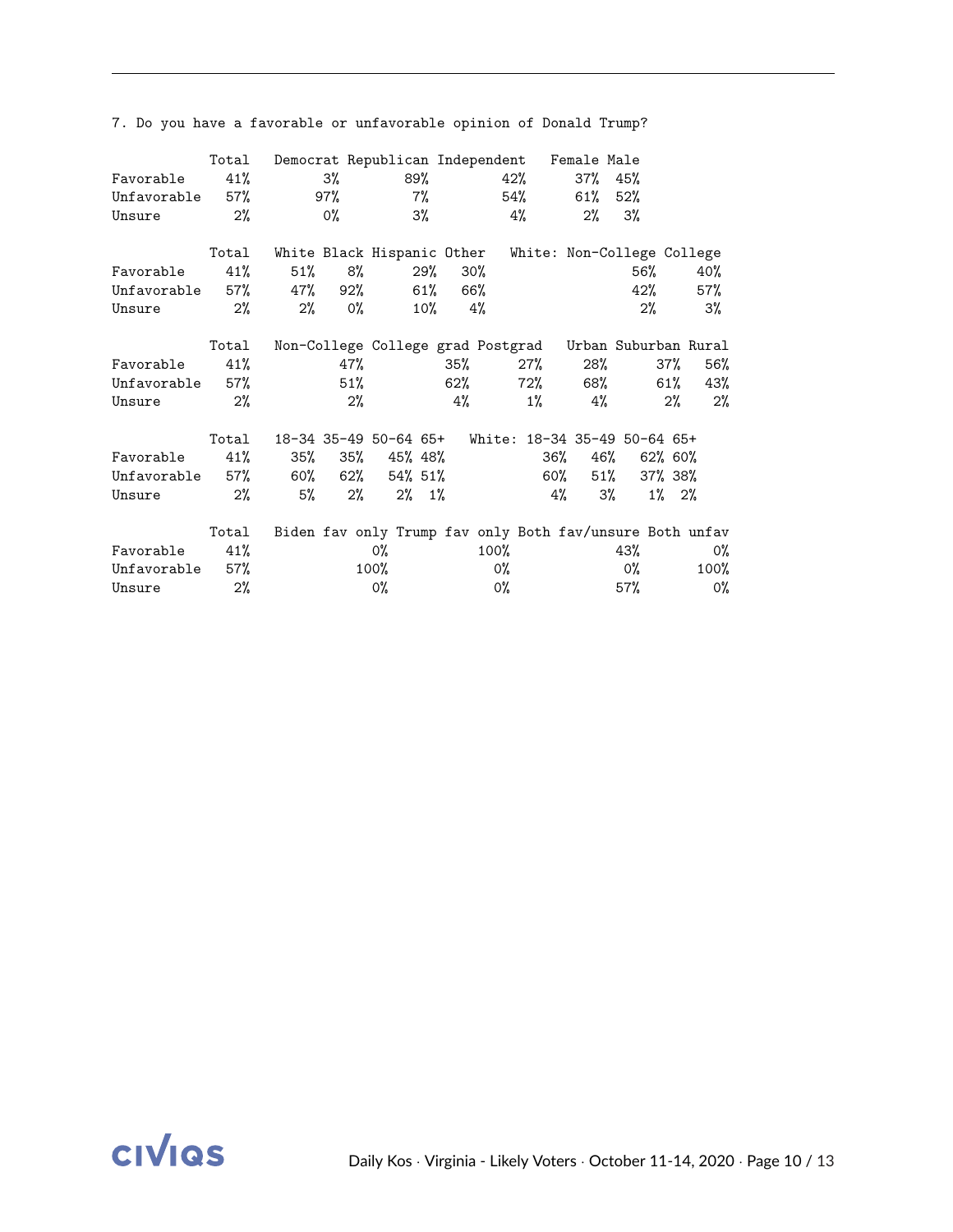|                              | Total | Democrat Republican Independent Female Male           |             |                                                          |            |       |                      |            |             |         |     |
|------------------------------|-------|-------------------------------------------------------|-------------|----------------------------------------------------------|------------|-------|----------------------|------------|-------------|---------|-----|
| Favorable                    | 44%   |                                                       | 83%         | $6\%$                                                    |            |       | 33%                  | 51%        | 37%         |         |     |
| Unfavorable 47%              |       |                                                       | $6\%$       |                                                          | 93%        |       | 53%                  | $41\%$ 53% |             |         |     |
| Unsure                       | 9%    |                                                       | 11%         | $2\%$                                                    |            |       | 14%                  | 8%         | 10%         |         |     |
|                              | Total | White Black Hispanic Other White: Non-College College |             |                                                          |            |       |                      |            |             |         |     |
| Favorable                    | 44%   | 34%                                                   |             | 83%                                                      | 54%        | 44%   |                      |            | 30%         |         | 42% |
| Unfavorable $47\%$ 57% $9\%$ |       |                                                       |             |                                                          | 35% 38%    |       |                      |            | 61%         |         | 50% |
| Unsure                       | 9%    | 8% 8%                                                 |             |                                                          | 11%<br>18% |       |                      |            | 9%          |         | 8%  |
|                              | Total |                                                       |             | Non-College College grad Postgrad Urban Suburban Rural   |            |       |                      |            |             |         |     |
| Favorable                    | 44%   |                                                       | 39%         |                                                          |            | 48%   | 58% 53%              |            |             | 48%     | 37% |
| Unfavorable 47%              |       |                                                       |             | 52%                                                      |            |       | $42\%$ $33\%$ $37\%$ |            |             | 41%     | 59% |
| Unsure                       | 9%    |                                                       | 9%          |                                                          | $10\%$     |       | 9%                   |            | 9%          | $10\%$  | 4%  |
|                              | Total |                                                       |             | 18-34 35-49 50-64 65+ White: 18-34 35-49 50-64 65+       |            |       |                      |            |             |         |     |
| Favorable                    | 44%   |                                                       |             | $31\%$ 53% 48% 44%                                       |            |       | 29%                  |            | 43%         | 32% 34% |     |
| Unfavorable 47%              |       |                                                       |             | 51% 41% 47% 48%                                          |            |       | 53%                  |            | 52% 64% 61% |         |     |
| Unsure                       | 9%    |                                                       | $18% \t 6%$ | $5\%$ 7%                                                 |            |       |                      | 18%        | 5%          | 4% 5%   |     |
|                              | Total |                                                       |             | Biden fav only Trump fav only Both fav/unsure Both unfav |            |       |                      |            |             |         |     |
| Favorable                    | 44%   |                                                       |             | 84%                                                      |            | $2\%$ |                      |            | 16%         |         | 20% |
| Unfavorable                  | 47%   |                                                       |             | 4%                                                       |            | 95%   |                      |            | 75%         |         | 63% |
| Unsure                       | 9%    |                                                       |             | 13%                                                      |            | 3%    |                      |            | 9%          |         | 16% |

8. Do you have a favorable or unfavorable opinion of Ralph Northam?

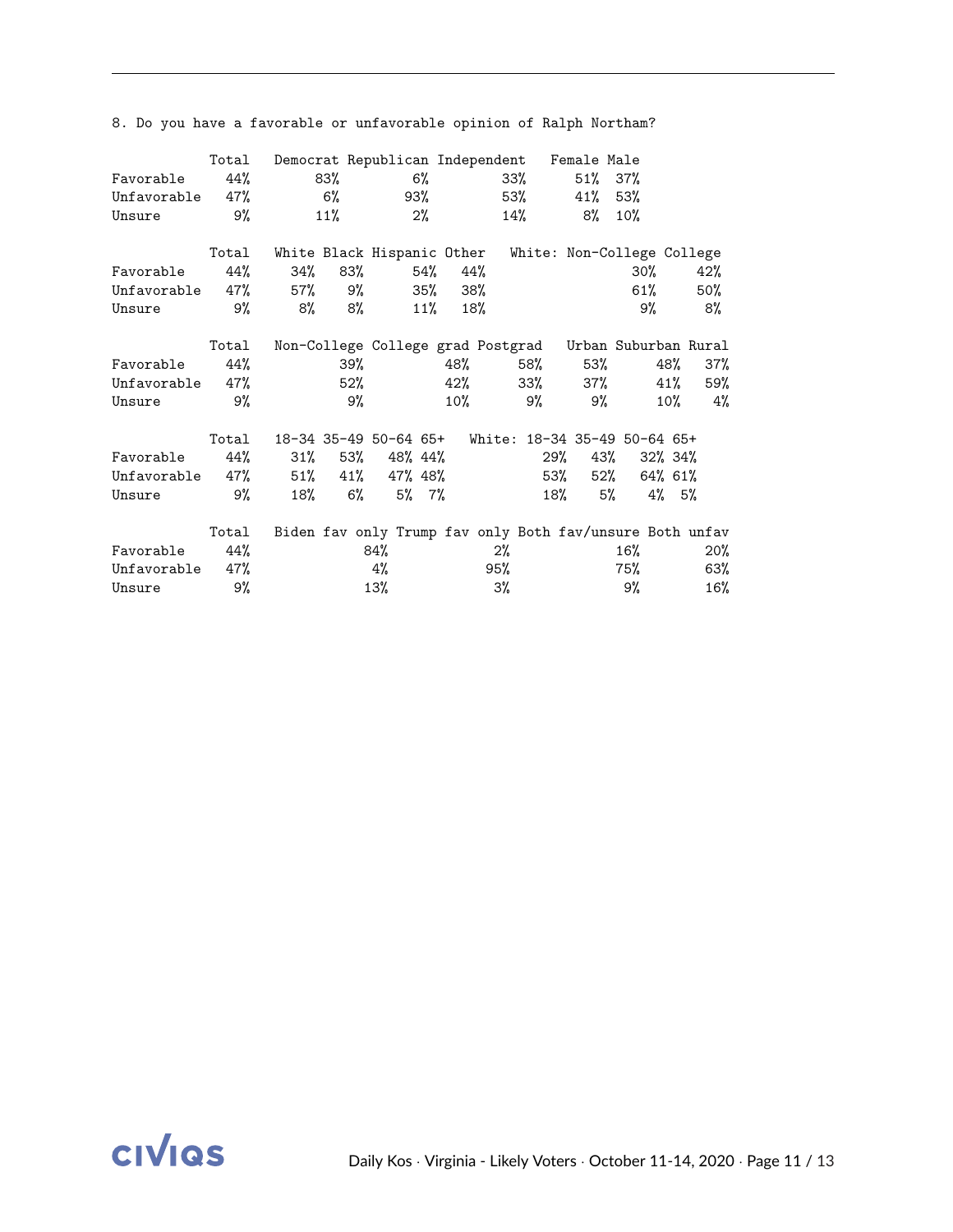|                 | Total |         |         | Democrat Republican Independent Female Male              |         |       |                      |          |        |          |        |
|-----------------|-------|---------|---------|----------------------------------------------------------|---------|-------|----------------------|----------|--------|----------|--------|
| Favorable       | 48%   |         | 89%     | $6\%$                                                    |         |       | $36\%$               | 53%      | 42%    |          |        |
| Unfavorable     | 46%   |         | 6%      |                                                          | 90%     |       | 54%                  | 40%      | 52%    |          |        |
| Unsure          | 6%    |         | 6%      | 4%                                                       |         |       | 9%                   | 6%       | $6\%$  |          |        |
|                 | Total |         |         | White Black Hispanic Other White: Non-College College    |         |       |                      |          |        |          |        |
| Favorable       | 48%   | $37\%$  | 88%     |                                                          | 56%     | 54%   |                      |          | 31%    |          | 47%    |
| Unfavorable     |       | 46% 57% | $8\%$   |                                                          | 32% 37% |       |                      |          | 62%    |          | 47%    |
| Unsure          | 6%    | $6\%$   | 5%      |                                                          | 11%     | 10%   |                      |          | $6\%$  |          | 5%     |
|                 | Total |         |         | Non-College College grad Postgrad Urban Suburban Rural   |         |       |                      |          |        |          |        |
| Favorable       | 48%   |         | 41%     |                                                          |         | 54%   | 63%                  |          | 59%    | 52%      | 33%    |
| Unfavorable 46% |       |         | 52%     |                                                          |         |       | $41\%$ $32\%$ $34\%$ |          |        | 42%      | 60%    |
| Unsure          | $6\%$ |         | $7\%$   |                                                          | $5\%$   |       | $5\%$                | 7%       |        | $6\%$    | $6\%$  |
|                 | Total |         |         | 18-34 35-49 50-64 65+ White: 18-34 35-49 50-64 65+       |         |       |                      |          |        |          |        |
| Favorable       | 48%   |         | 40% 54% | 50% 46%                                                  |         |       | 36%                  |          | 44%    | 33% 34%  |        |
| Unfavorable     | 46%   |         | 53% 39% | 45% 48%                                                  |         |       | 56%                  |          | 51%    | 63% 60%  |        |
| Unsure          | $6\%$ | $7\%$   | $7\%$   | $5\%$ 6%                                                 |         |       |                      | 8%<br>5% |        | $4\%$ 6% |        |
|                 | Total |         |         | Biden fav only Trump fav only Both fav/unsure Both unfav |         |       |                      |          |        |          |        |
| Favorable       | 48%   |         |         | 91%                                                      |         | $2\%$ |                      |          | 37%    |          | 14%    |
| Unfavorable     | 46%   |         |         | $2\%$                                                    |         | 95%   |                      |          | 41%    |          | 74%    |
| Unsure          | 6%    |         |         | $7\%$                                                    |         | 3%    |                      |          | $22\%$ |          | $12\%$ |

9. Do you have a favorable or unfavorable opinion of Tim Kaine?